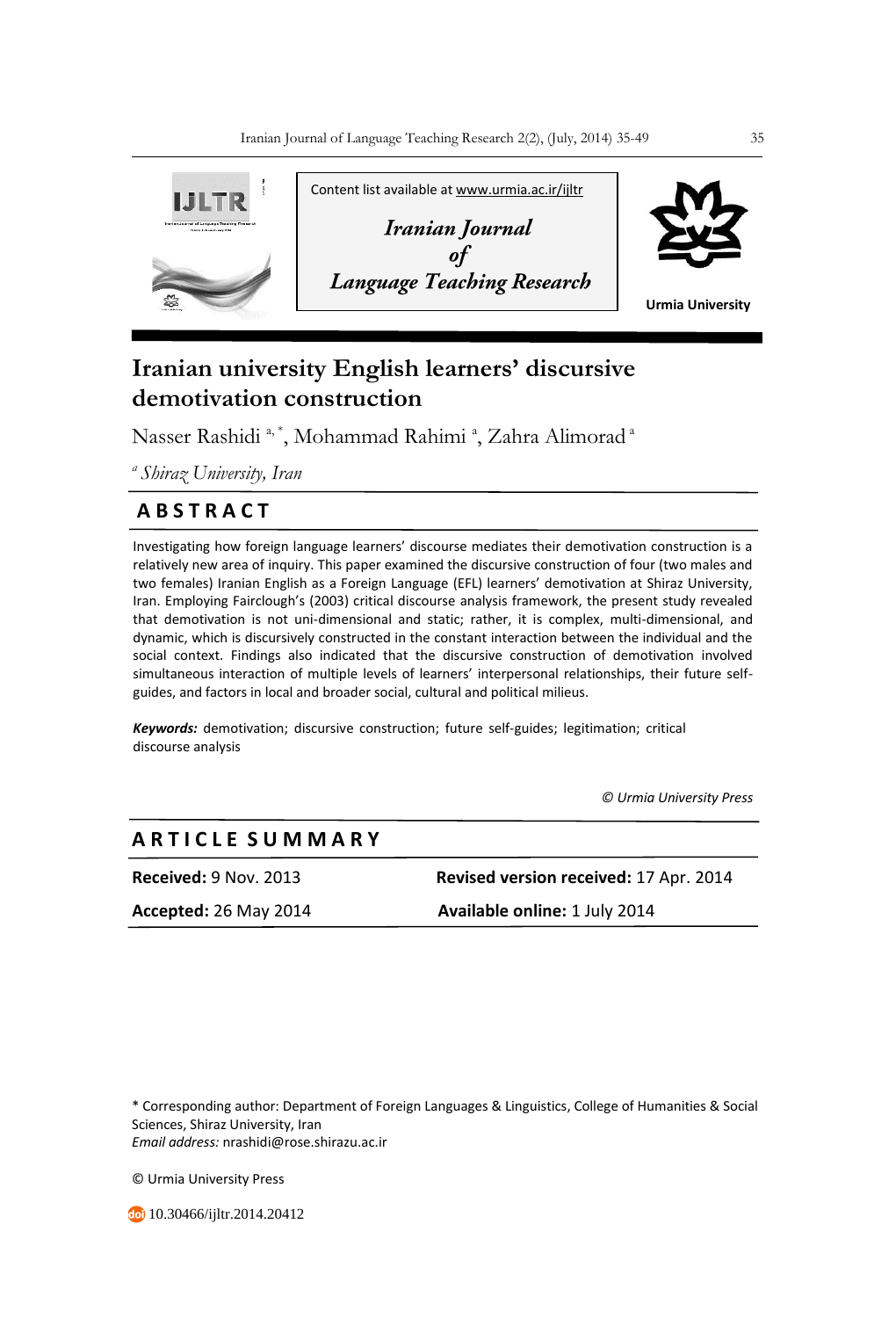#### **Introduction**

The study of motivation began with the seminal work of Gardner and Lambert (1959) who studied motivation in the bilingual context of Canada. Following their lead, many researchers all over the world attempted to investigate motivation from different perspectives (e.g., Csizér & Kormos, 2008; Gao, Zhao, Cheng, and Zhou, 2007; Humphreys & Spratt, 2008; Neisi, 2007; Xu, 2010). In an attempt to uncover the complexity of the motivation construct, different scholars postulated diverse motivation theories (e.g., Deci & Ryan, 1985; Dörnyei, 2005; Dörnyei & Ottó, 1998; Ushioda, 2009; Weiner, 1986; Williams & Burden, 1997). Dörnyei (2005), for instance, conceptualized the "L2 Motivational Self System" central concept of which is the *ideal self* which refers to the representation of the attributes that someone would ideally like to possess. A complementary self-guide is the *ought-to-self*, referring to the attributes one believes one ought to possess (Dörnyei, 2005).

Gradually, the concept of demotivation was also introduced to the field of motivation research. Demotivation or "the dark side of motivation" (Dörnyei & Ushioda, 2011, p. 148) refers to "various negative influences that cancel out existing motivation" (Dörnyei & Ushioda, 2011, p. 149). Recently, many researchers have tried to examine the sources of students' demotivation (e.g., Alavinia & Sehat, 2012; Hirvonen, 2010; Hu, 2011; Kikuchi & Sakai, 2009; Kim, 2011; Sahragard & Alimorad, 2013; Sakui & Cowie, 2011; Seo & Kim, 2012; Tabatabaei & Molavi, 2012; Tuan, 2011). Nevertheless, the majority of demotivation studies have employed quantitative methodologies rooted in positivist psychometric approaches. Of course, employing quantitative approaches is by no means problematic; however, a strong need is felt to complement the findings of those studies by employing qualitative approaches.

#### **Literature review**

In comparison to motivation, demotivation used to be a more neglected and under-researched area of inquiry. However, recently, some researchers attempted to examine the negative factors which reduce or diminish students' motivation. As an example, Tuan (2011) examined the difference between perceived demotivating factors by demotivated and motivated learners of English in Vietnam. Data were gathered using a 27-item questionnaire survey of 147 EFL learners. Seven factors which were perceived as demotivating by both groups were extracted: student-related factors, namely, self-esteem, experience of L2 failure, lack of chance to use L2 in reality, and classroom atmosphere and teacher-related factors, namely, test outside lessons, teachers' skill, and teachers' knowledge. Findings of the study also indicated that demotivated students perceived more demotivating factors and with higher intensity than motivated ones.

Employing a mixed-method study, Seo and Kim (2012) investigated Korean elementary school students' ( $N = 6301$ ) foreign language learning demotivation and their teachers' ( $N = 17$ ) perception of student demotivation by administering a questionnaire. A decrease in all motivational constructs including instrumental, intrinsic, integrative, parental/academic extrinsic motivations was revealed as the students advanced throughout the school grades. The findings were further analyzed using interviews and open-ended questionnaires with 17 English teachers. They attributed the students' demotivation to three elements: 1) the negative impact of the English teacher such as incongruence with students' needs, teachers' impatience, and disinterest in teaching and in their students, 2) excessive social expectation of English proficiency, and 3) the widening English proficiency gap among the students.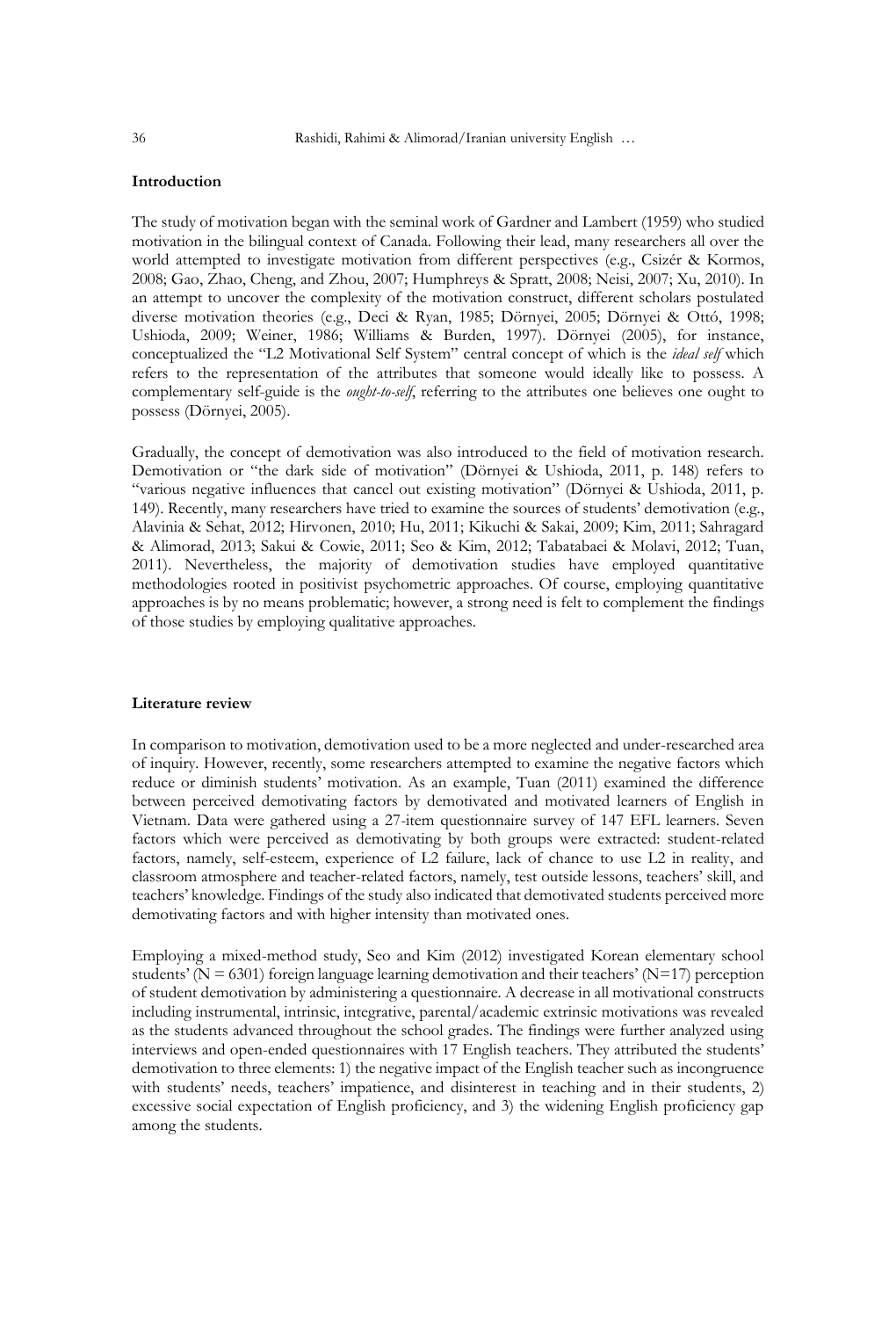In the context of Iran, Tabatabaei and Molavi (2012) attempted to determine the demotives affecting EFL learning of Iranian Islamic seminary students ( $N = 50$ ). Results indicated that factors such as the improper method of English teaching, frequency of classes in a week, problems in understanding listening materials and lack of use of English in students' real life were the essential demotivating factors among Iranian seminary students. The study made the distinction between the motivated and demotivated EFL learners possible.

In another study in the context of Iran, Sahragard and Alimorad (2013) investigated demotivating factors in public schools of Iran by administering a 48-item questionnaire to 194 Iranian high school students. Through a principal axis factor analysis, seven demotivating factors were extracted among which lack of self-confidence was a demotivating factor for many Iranian high school students, especially for less motivated ones. In contrast to the results of previous research, Teachers' Competence and Teaching Styles were not a very strong source of demotivation in comparison to the rest of demotivating factors. The study also showed that both more and less motivated learners did perceive lack of school facilities as highly demotivating.

Reviewing the available literature on demotivation highlights some important points which deserve further attention. First, in the majority of cases, demotivation was conceptualized as a stable and constant construct which could be objectively observed, evaluated, and measured (e.g., Sahragard & Alimorad, 2013; Seo & Kim, 2012; Tabatabaei & Molavi, 2012; Tuan, 2011). Second, context was defined as an independent background variable which was theorized to affect demotivation, but over which learners had no control (e.g., Sahragard & Alimorad, 2013; Tuan, 2011). Therefore, no attempt was made to examine the dynamic and complex interaction between the individual and the social context. Moreover, to the best of the researchers' knowledge, no study has so far attempted to examine the mediating role of discourse in the construction of students' demotivation during an extended period of time. As Gu (2009, p. 308) rightly puts it, "it is through discourse that the individual engages with the social and it is also through discourse that the social is expressed by the individual". Considering the role of discourse in mediating Iranian EFL learners' demotivation construction, this longitudinal case study attempted to shed light on the micro and macro influences which contribute to their discursive demotivation construction. To this aim and underpinned by a critical and discursive approach, it represents an empirical attempt to investigate how demotivation is discursively constructed in learners' comments about their English learning experiences, paying attention to the unique political conditions of Iran and the present status of English as the world lingua franca. Additionally, it intends to examine how Iranian EFL learners' demotivation is dynamically constructed through discourse and how socially-situated factors affect learners' demotivation construction. An emphasis on the role of discourse might contribute to a better understanding of the relationship between the individual and the learning context in the process of demotivation construction.

#### **Theoretical and analytical frameworks of the study**

Laclau and Mouffe's (1985) view of discourse was drawn upon in this study. According to them, discourse constructs the meaning of the social world and it is never permanent, but formed and transformed through interactions with other discourses. From a broader social perspective, their discourse theory provides valuable theoretical insights examining discourse in a philosophical manner, but it offers little in the way of detailed analytical tools. To compensate for this, Fairclough's (2003) Critical Discourse Analysis (CDA), which emphasizes the interaction between the individual and the social context and provides specific mechanisms for the analysis of discourse, was employed as the analytical framework of this study. The contextualization of the components of the model within broader social discourses is one function of the present study.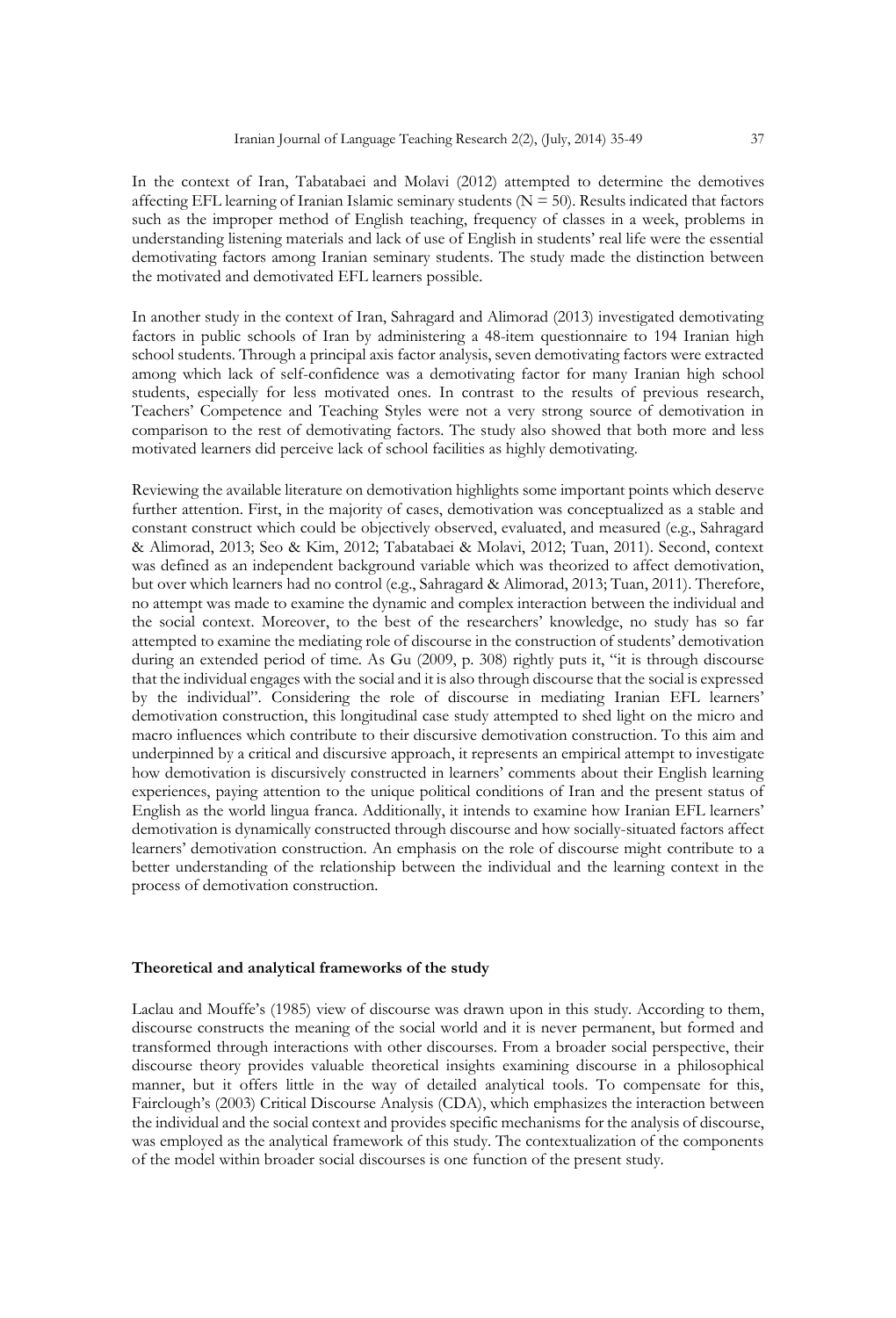Fairclough's (2003) CDA framework comprises three dimensions: text (spoken or written), discursive practice (text production and interpretation) and social practice. At the text level, the construction of demotivation was examined through the participants' use of modality. Modality choices are important in the process of demotivation construction because "what you commit yourself to is a significant part of what you are" (Fairclough, 2003, p. 166). Modality expresses the speaker's/writer's degree of affinity with or affiliation to a proposition or a text. That is, modality reflects the extent to which speakers/writers commit to representations in terms of truth or necessity (Fairclough, 2003).

At the level of discursive practice, how, why, when, and where a text was produced were taken into consideration (Fairclough, 2003). At this level, the two strategies introduced by Fairclough (2003, p. 87) were focused upon, namely, "logics of difference and equivalence" and "legitimation". The logic of difference is a tendency "towards creating and proliferating differences between objects, entities, groups of people, etc." (Fairclough, 2003, p. 88) while the logic of equivalence refers to "collapsing or subverting differences by representing objects, entities, groups of people, etc. as equivalent to each other" (Faiclough, 2003, p. 88). The latter logic can be achieved by placing words of similar ideological import throughout one's text in order to strengthen a particular ideological effect (Laclau & Mauffe, 1985). According to Fairclough (2003), these two strategies play a vital role, both in establishing and cultivating belief systems and in justifying the elements related to social structures.

Attempting to elucidate the semantic relations people use to claim the legitimacy of their actions, Fairclough (2003) referred to the issue of legitimation introduced by other scholars such as van Leeuwen, (n.d.), and van Leeuwen and Wodak (1999) (as cited in Fairclough, 2003). More recently, however, van Leeuwen (2008) broadened and elaborated on the concept of legitimation and this new conceptualization served as the basis of data analysis in the present study. According to van Leeuwen, speakers or text producers use different legitimation strategies to justify their own beliefs. Believing that language is the most important vehicle for legitimation, he introduced four major categories of legitimation, namely, authorization, moral evaluation, rationalization, and mythopoesis.

Among these four legitimation categories identified by van Leeuwen (2008), authorization was the only strategy employed by the present participants; therefore, it will be introduced in detail. According to van Leeuwen (2008), authorization refers to "legitimation by reference to the authority of tradition, custom, law and/or persons in whom institutional authority of some kind is vested" (van Leeuwen, 2008, p. 105). It consists of six categories: personal authority, expert authority, role model authority, impersonal authority, the authority of tradition, and the authority of conformity.

At the level of social practice, the following questions were posed: To what kind of discourse network the text belongs? What its ideological and hegemonic effects are on "systems of knowledge and belief, social relations and social identities?" (Fairclough, 1992, p. 238). Examples are presented and discussed in the findings section where data for individual participants are presented in chronological order in order to capture the developmental process of demotivation construction over time. During data analysis process, the researchers presented the findings to the participants and asked them to correct any probable misrepresentation of what they had intended to express.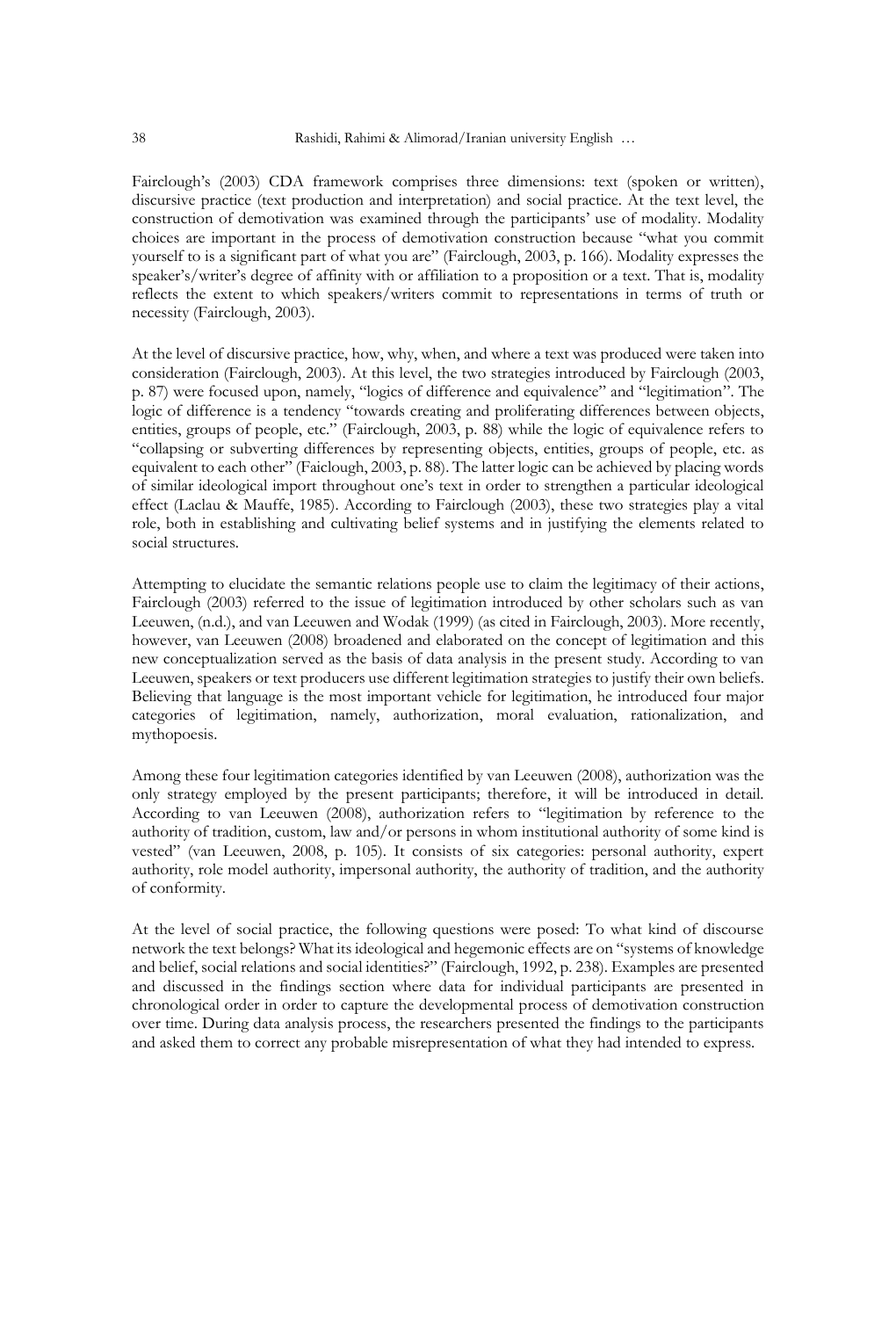#### **Research questions**

This study reports on a qualitative case study of four university English language learners' demotivation construction by examining their interpersonal relationships in the immediate learning environment, their future self-guides, and their personal struggles in social norms, and their alignment with these norms and requirements. With an interest in investigating the mediating role of learners' language in demotivation construction and in establishing the link between demotivation and language in use, Fairclough's CDA framework (2003) was employed. Instead of providing a description of the different components that contribute to the participants' demotivation and identifying the correlation between demotivation and learning outcomes, this study attempts to address the issue of demotivation through the following research questions:

- 1. How is the participants' demotivation constructed as they engage with the immediate learning community and broader national educational contexts?
- 2. How is their demotivation constructed from their future self-guides?

#### **Method**

#### *The setting of the study and the participants*

Four Iranian informants volunteered to participate in this study. All of them were BA senior Shiraz University students studying English Literature in the Department of Foreign Languages and Linguistics in the college of Humanities. Hector, Alex, Sinati and Nikki (all pseudonyms) were all classmates and their average age was 21 years old. Hector and Nikki were from Shiraz, Iran.

Hector started studying English formally when he was eleven years old. He graduated from a wellknown language institute (I1 hereafter) before attending Shiraz University. He had studied mathematics at high school. At the time of this study, he was teaching English in two language institutes in Shiraz. Alex's major at high school was also mathematics but he was not teaching English at the time of this study. He, too, had learned English in another well-known language institute in Shiraz (I2 hereafter) and had received his senior (intermediate level) degree before entering Shiraz University. He began studying English when he was thirteen years old. Nikki, the third participant, started her English studies in the same institute as Hector when she was ten years old and received her senior degree when she was in grade two at high school. She was an English teacher at the time this study was conducted, too. Sinati began studying English when she was sixteen years old in a language institute in her own city and continued learning English until the year before she entered university.

Among these four participants, Alex and Sinati had taken "English-only entrance examination" for entering university. In this specific type of exam, students are required to take only general high school courses exams, namely, English, Persian Literature, Arabic Language and theology. Additionally, they are tested on a 100-item English test, called "specialized English test". Such students are only allowed to choose majors related to English language such as English Literature, English Translation, Linguistics and Teaching English as a Foreign Language (TEFL). Hector, however, had participated in both English-only and engineering entrance examinations. But he chose English Literature because of not being able to acquire the passing score to study engineering at university. Nikki had also participated in both English-only and Dentistry entrance examinations but she had the same situation as Hector.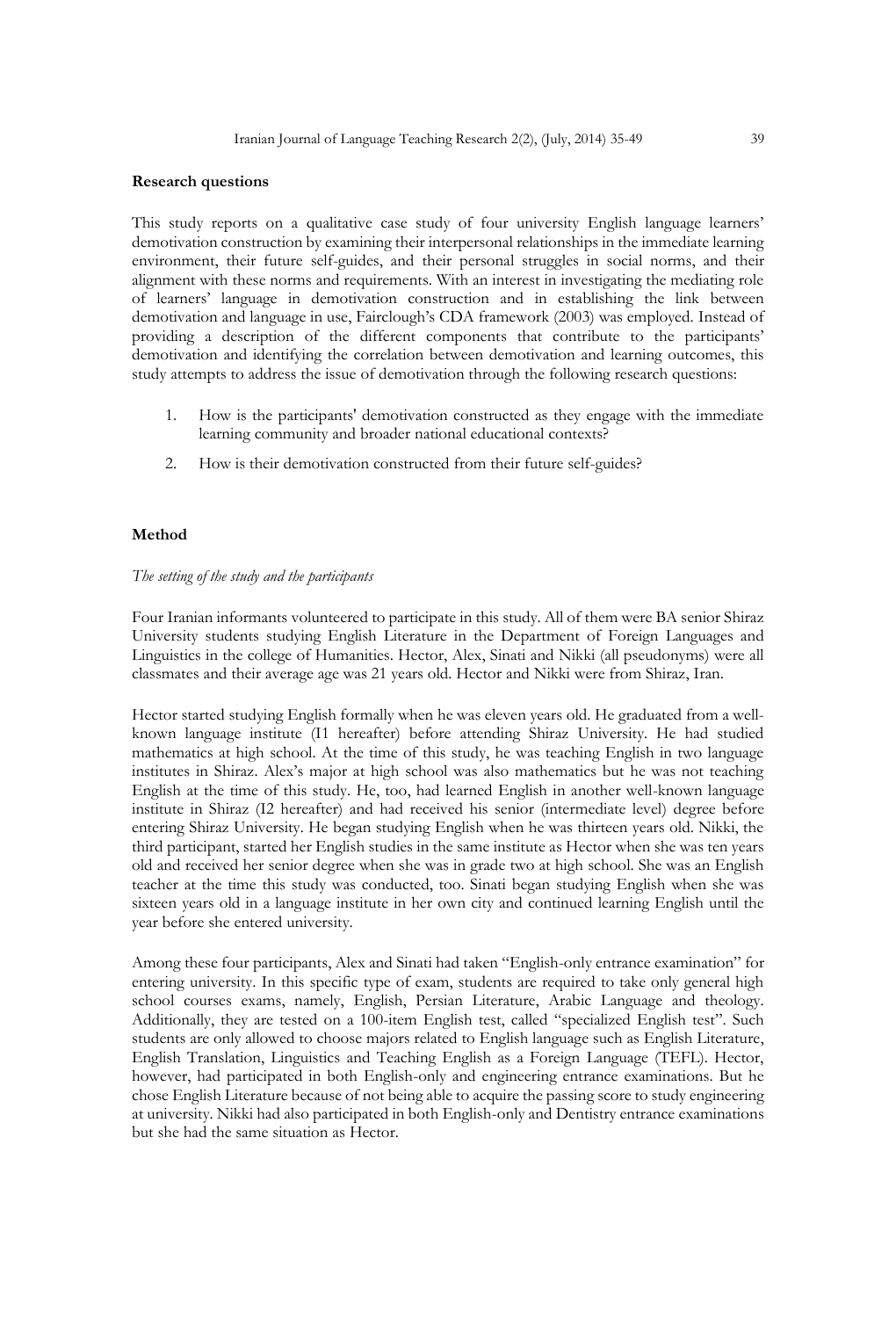The researchers' own experiences as BA, MA and Ph.D. students of the same university, both as an insider and as an outsider, contributed to a better and more comprehensive understanding of these participants. Being Iranian and also the former students of the same university made them quite familiar with the context and the culture of the study and helped them understand the participants' experiences better. Additionally, their further education helped them better understand their self and their learning and life experiences.

#### *Instruments and data collection procedures*

The data were collected in spring semester in 2011. Interviews, emails, and diaries were the main instruments employed during data collection. Altogether, five individual interviews, each about thirty minutes long, were conducted. Additionally, all four participants completed diary entries on a weekly basis: sixteen diary entries with an average length of 300 words per entry. The researchers also sent a total of 20 emails, 5 emails to each of them.

The interviews, conducted every three weeks, were semi-structured with open questions. All of them were conducted in Persian to avoid the effects of the students' level of English proficiency and their main focus was on the participants' English language learning experiences, their future plans, their motivation (or lack thereof) at different stages of their life, and the factors that influenced their motivation especially those which had a negative influence leading to their demotivation or a reduction of their motivation. Regarding diaries, they were encouraged to note any critical incidents they faced in their daily lives not only those incidents related to English learning but also other ones related to other aspects of their lives. In order to establish rapport between the researchers and the participants, the email exchanges were not limited to English learning but included other topics such as interpersonal relationships, friendly messages, congratulation messages for specific days of the year and so on. In this way, the researchers tried to create a trusting atmosphere while maintaining a balance.

#### *Data analysis procedure*

The process of data analysis was gradual, recursive and ongoing; that is, data collection and analysis were performed synchronically. This allowed the researchers to constantly evaluate, reevaluate, and reformulate the theoretical framework of the study, its coded categories, and its research questions. As soon as an interview was conducted or an email was received, a preliminary analysis was performed leading to new questions which were then posed in subsequent email exchanges or interview sessions. Diary entries, interviews, and email exchanges were examined together in order to cross-refer to the various available data sources. As part of data analysis, the transcription of the interviews was a significant and complicated aspect of the study. In order to transcribe interviews, the researchers first listened carefully to one part of each interview and then transcribed and translated it into English. Attempt was made to reproduce the utterances as exactly as possible and in order to maintain the original flavor, translation was done verbatim. However, pauses, fillers, and vocatives were not represented exactly because the focus of this study was on the texts themselves. To this aim, strict attention was paid to preserving and recording grammatical and linguistic features since these features were vital in this study.

At the outset, the researchers indicated that the participants could use whichever language (English or Persian) they felt comfortable with. They, however, answered all of the emails in English but regarding diaries, only 25% were written in English and the rest of them in addition to the interviews were in Persian. The researchers, having access to the diaries, translated diary entries originally written in Persian using a translation procedure similar to that of the interviews. In order to check if the translations were the same as what they said in the interviews and they wrote in their diaries, the translations of both the interviews and the diaries were returned to the participants.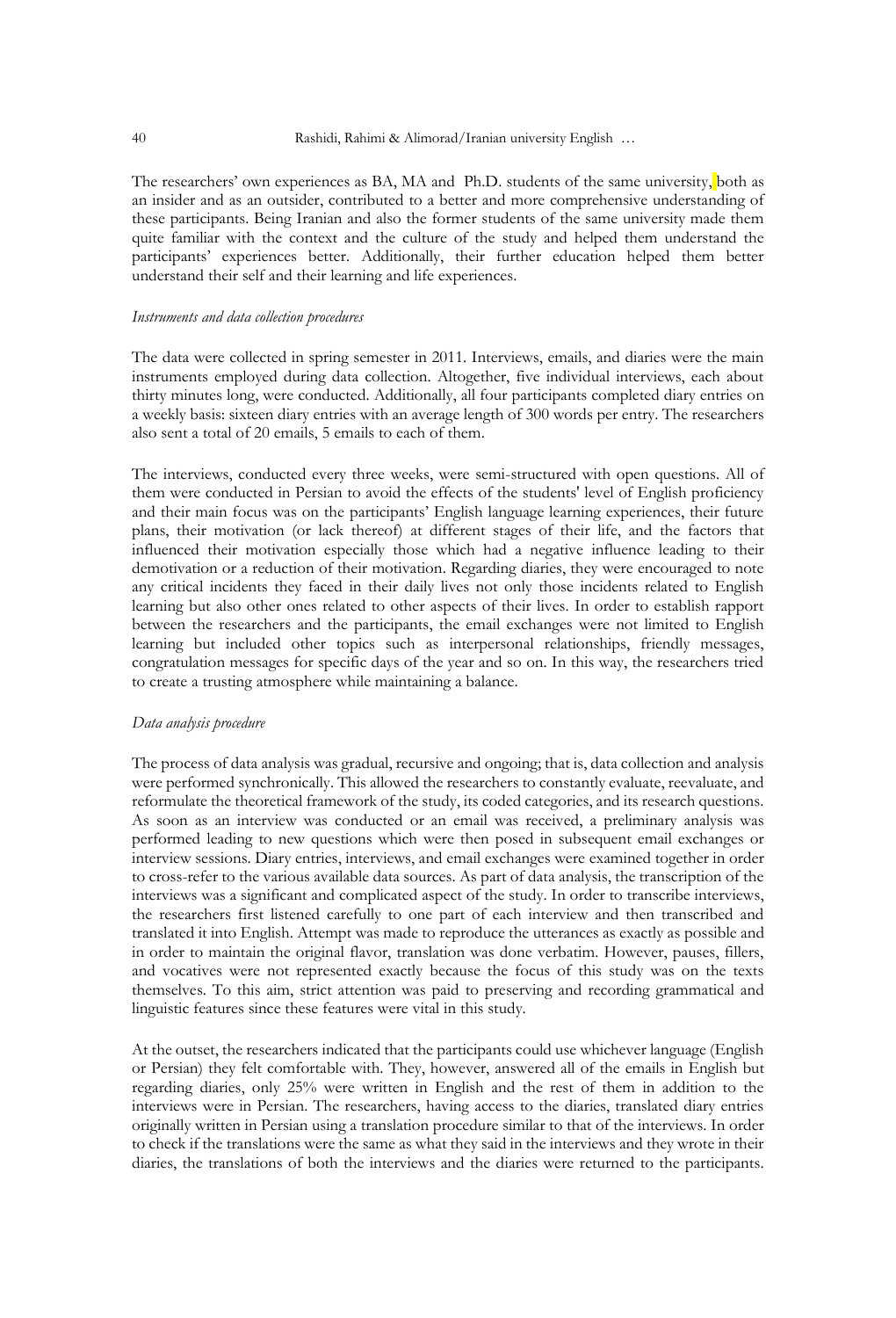After transcribing and translating the gathered data, all of them were coded thematically. A range of key themes which contributed to the learners' demotivation construction emerged.

#### **Results**

#### *Interpersonal relationships and EFL demotivation construction*

One of the important factors contributing to the present informants' demotivation construction was their interpersonal relationships with other individuals including parents, teachers, peers and other individuals in the society such as their relatives, university staff, etc. Hector, for example, repeatedly remembered his former friends' advice while choosing English Literature as his major at the university. He sometimes felt regretful because of not paying attention to their ideas:

> Most of my friends told me that English is not a good major; it is a means; it must not be a university major. It must be a means beside a university major. All people must know English; not as their field of study. When I wanted to choose this field, most of my friends told me not to do this. You have studied mathematics. Study engineering instead of English. (Originally in English)

The use of modal verbs as part of modality choices is very illuminating in this context. When talking about what his friends told him regarding the status of English in the real world, Hector made use of different modal verbs. According to what he expressed, he depicted his friends as strongly committed to the truth of the proposition that "English plays a peripheral role in people's lives". To convey this intention, he made use of "must" and "is" by maintaining that "English is not a good major", "it must be a means" and "all people must know English; not as their field of study". He talked about the supplementary role of English studies by identifying his friends as fully legitimized individuals capable of expressing such degree of certainty. Hence, his friends' remarks played an influential role in reducing Hector's motivation to continue his English studies in the future and led to his demotivation construction. In addition, Hector felt frustrated because of not accepting his friends' suggestions and, in fact, he tried to legitimize his own English learning demotivation by resorting to "role model authority", that is, as stated in the study, the mere fact that his friends believed in the complementary role of English was enough to legitimize his demotivation (van Leeuwen, 2008, p. 107). He was not satisfied with English as his field of study at university and he explicitly stated this several times during his interviews.

Comparing and contrasting Shiraz University with I1, Hector claimed,

University is not as good as I1 at all. English is not as interesting for me as it was before. It is dull for me. In I1, we were very active in the classroom but here, it is not that intimate as it must be because there is a professor-student kind of relationship which is too formal. In I1, the atmosphere was very friendly. There, all of my classmates were fresh. Their English knowledge and their speaking ability were very good. Here, I think my classmates are not at that level. (Translated version)

If we consider the above short extract from a process point of view, we can observe that 'relations of meaning inclusion' or what is called 'hyponymy' in semantics (Fairclough, 2003, p. 101), are being set up. Hence, Hector made use of the two logics of equivalence and difference simultaneously by putting I1 and Shiraz University in a contrastive relation of difference. Here, the relations of meaning inclusion or hyponymy are being set up by elaborating the meaning of 'I1 learning community' in terms of 'interesting', 'active students in the classroom' and 'a friendly and intimate atmosphere'. These expressions can be regarded as co-hyponyms of 'I1 learning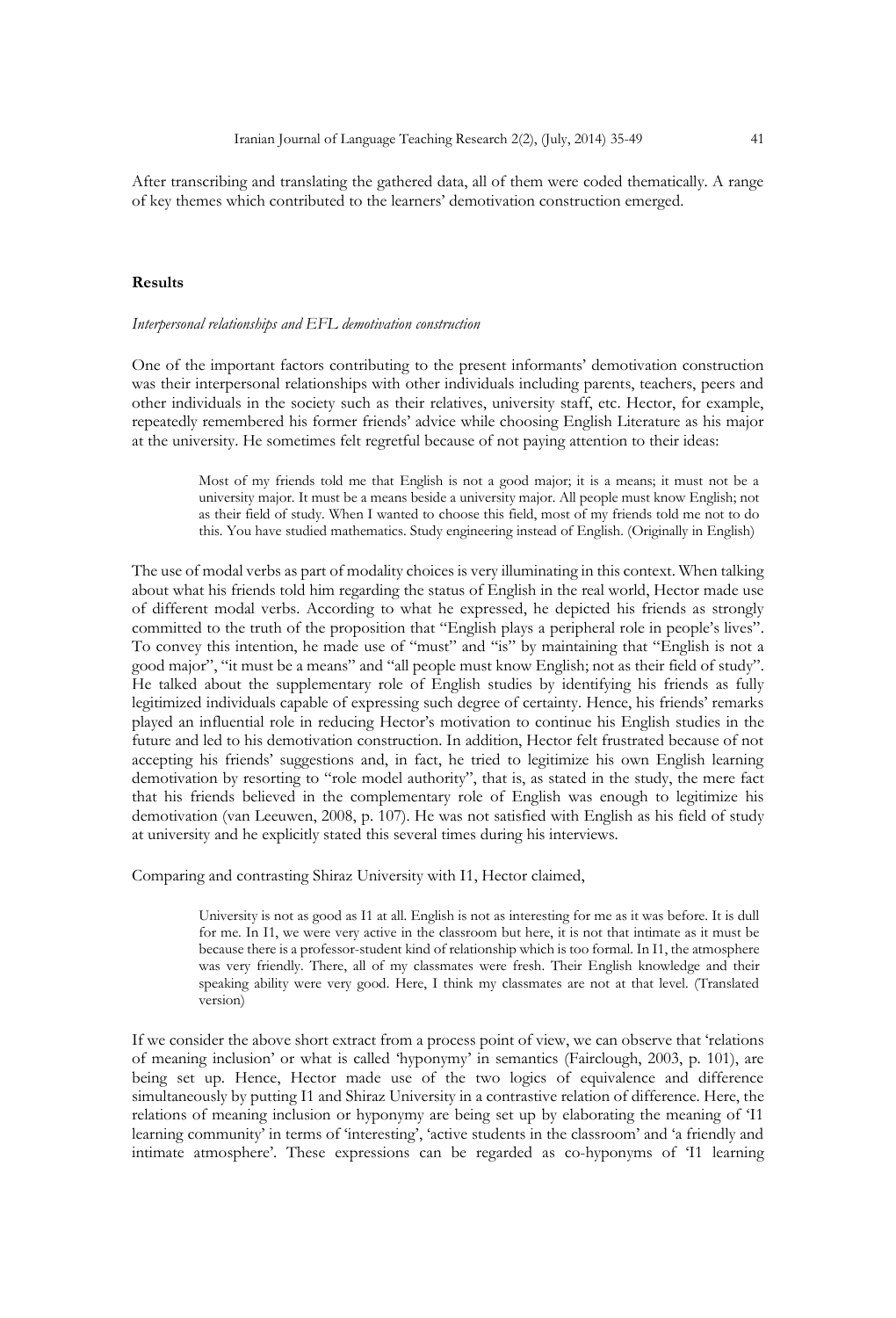community'; that is, the meaning of the latter includes those of the former and they are made equivalent to each other in this way. When such relations are being set up, "the meaning differences between these expressions are backgrounded, making them secondary in the present context" (Fairclough, 2003, p. 101). 'Shiraz University', on the other hand, is textured as co-hyponym of 'a dull learning community', 'inactive' and 'a too formal relationship between students and professors'. The former expressions are hyponyms of 'I1 learning community' while the latter ones are co-hyponyms of 'Shiraz University learning community'. On the other hand, the two lists of co-hyponyms of 'I1' and 'Shiraz University' are set in a contrastive relation of difference. This logic of difference is built up through the range of contrastive relational structures and expressions mentioned above.

It is worth mentioning that not only Hector, but also Alex, Sinati, and Nikki always compared and contrasted university learning community with that of the private institutes they had attended before entering university. Their interpersonal relationship with the English Department community was constructed in the same manner, that is, all of them detected a great sense of dissonance with the department's atmosphere, as reflected in their use of legitimating strategies to justify these, mainly, in their use of logic of difference to construct contrasts between university, on the one hand, and private institutes learning communities, on the other.

Nikki, on the other hand, talked about another kind of relationship. She remembered her being mistreated in the English department by one of the university staff. Asked about her relationship with the professors and other university staff, she answered rather angrily that she hated some of the responsible authorities because she had been treated harshly by one of them. She decided to give up studying English Literature or even to move to another country to continue her studies because of this misbehavior. In order to legitimize her decisions, she made use of the same logic of difference emphasizing the differences between university and her private institute:

> Here, responsible authorities are not willing to listen to us. We have no voice in choosing what to study, how to study, and when to study. Everything is dictated to us and everything seems to be redundant here. Apparently, everything is a review of what we have learned in I1. Nothing more and nothing new. (Originally in English)

Nikki talked about English courses at the university in an uncertain manner by trying to lower her own commitment to the truth of her propositions. To convey her attitudes and reveal her uncertainty regarding the ultimate goal of what they are taught at the university, she made use of verbs such as "seems" and adverbs like "apparently". She felt that they were reviewing what they had learned before and this review was useless and boring for her. In fact, such an attitude towards English studies at the university contributed to her demotivation construction. However, it can be argued that because of enrolling in private institutes before being accepted at university, these participants' past identities constructed in the institutes learning communities are in conflict with their present identities which are being constructed at the university. In fact, these two identities are opposing each other. Hence, the learning community of the institutes created some expectations that are not apparently satisfied at the university.

Alex, however, talked about another kind of relationship having a negative influence on his motivation:

> My family disagreed with me when I wanted to choose English as my field of study at university. My sister who is an English teacher discouraged me and told me that there was no suitable job for a BA in English. You should continue your studies up to the Ph.D. level but I think engineering is much better than English. (Originally in English)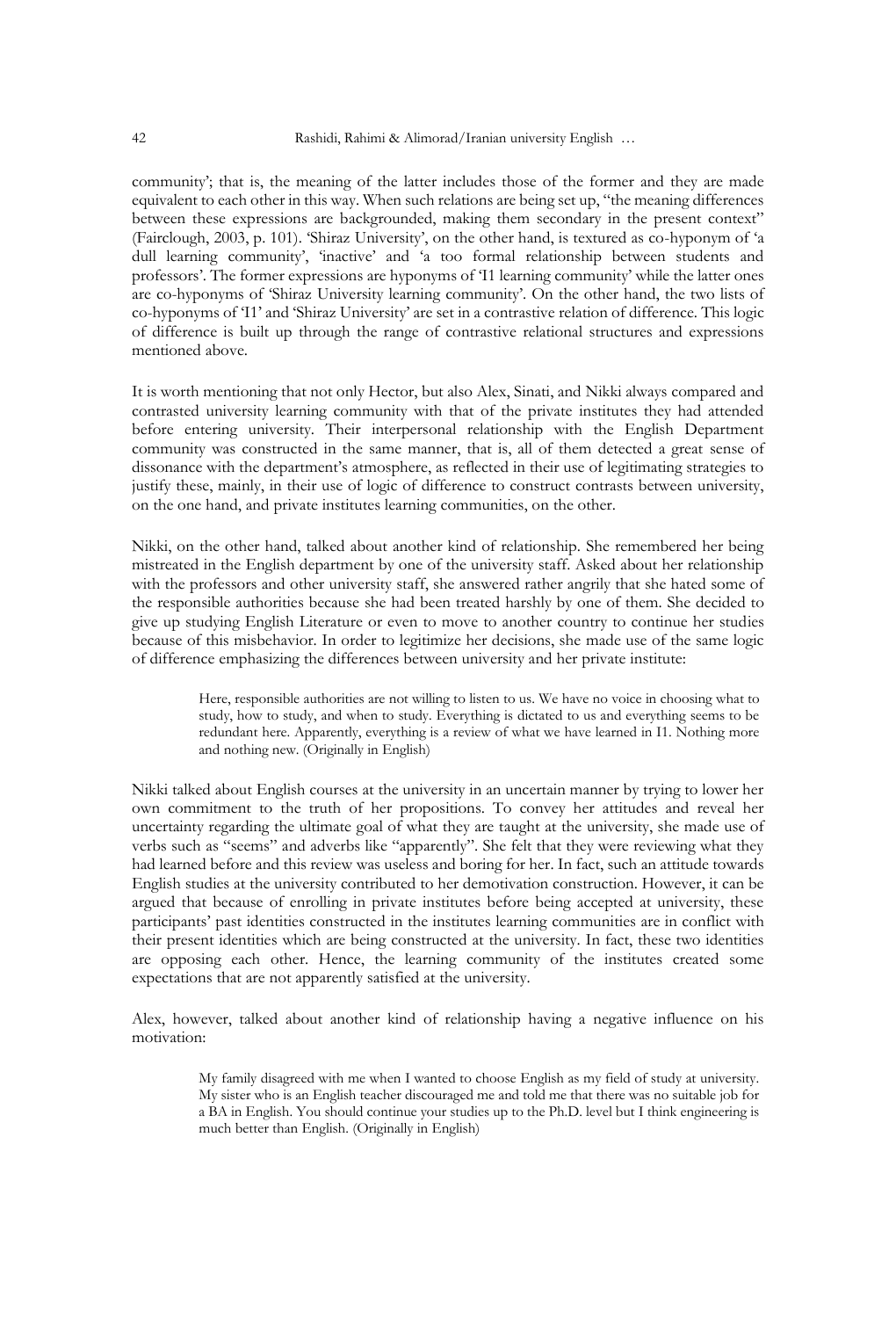Alex's sister's previous experiences as an English learner and her current experiences as an English teacher created a negative attitude towards English studies in her and she tried to persuade her brother not to follow the same route. She talked confidently about the uncertain and unfortunate future employment opportunities of a BA or even an MA in English as was evident in her statement of "you should continue your studies up to the Ph.D. level". Her use of non-modalized 'is' and the modal verb 'should' positioned her as a fully legitimized person capable of making such strong claims. Hence, her discourse contributed to Alex's reduction of motivation and his demotivation construction. Trying to legitimize this situation, Alex employed both what van Leeuwen (2008) called "personal authority" (p. 106) and "expert authority" (p. 107) since his sister is simultaneously a member of his family and an English teacher or an expert in this profession.

About her demotivation, Sinati stated,

Before entering university, I had another viewpoint regarding university. I've lost my motivation to study English because of the way it is taught in university. Here, we are not allowed to do anything ourselves; they limit us; for example, when they ask us to write something, they do not let us choose a topic ourselves and do not let us write based on our own style. They have chosen topics, styles, everything. They do not allow us to use our own creativity and imagination. In fact, they destroy our creativity at university. They make us do whatever they want. Everything is dictated to us. (Originally in English)

In the above extract, Sinati has set up a "dialogical" or "polemical" relation (Fairclough, 2003, p. 128) between "her and her friends' discourses" and the discourses of "others" who are, in fact, their professors. She criticized what their teachers did by setting up a different discourse in which 'university environment' was referred to by terms such as 'limiting', 'destroying creativity' and 'dictating everything'. In fact, university environment is reconstructed by using these key vocabularies. Therefore, two kinds of opposing identities are constructed in Sinati's statements: "they" versus "we". Through this discourse strategy, Sinati constructed an "otherization" of "they" when talking about university professors while locating herself in the mainstream discourse community of her classmates who share beliefs and ideas by continuously using "we" as opposed to "I". In fact, she found her beliefs in congruence with those of the mainstream discourse community.

It is worthy of notice that none of these participants had a negative attitude towards studying English; rather, they believed that knowing English is necessary for everyone. As a result, they contended that English could not be a major by itself and it must be learned as a supplementary skill along with other majors. As far as studying English was concerned, they believed it was a necessary skill that must be acquired along with numeracy and literacy skills.

#### *Future self-guides and EFL demotivation construction*

According to Dörnyei (2009, p. 4), if L2 proficiency is part of one's ideal or ought-to-self, "this will serve as a powerful motivation to learn the language because of our psychological desire to reduce the discrepancy between our current and possible future selves". This assumption was used in this section to analyze the participants' accounts. As revealed by the textual analysis of the data, participants' future self-guides had a strong influence on their demotivation construction. The only person, among all four participants, who was still decided to continue his English studies, was Alex. As mentioned above, in spite of his family's strong disagreement, he himself decided to study English at the university. Therefore, this might be a reasonable justification for his decision to continue his study. Among the remaining three, Hector and Nikki decided to change their majors for their MA. As mentioned in their diaries and interviews, they wanted to study Master of Business Administration (MBA). Nikki wrote: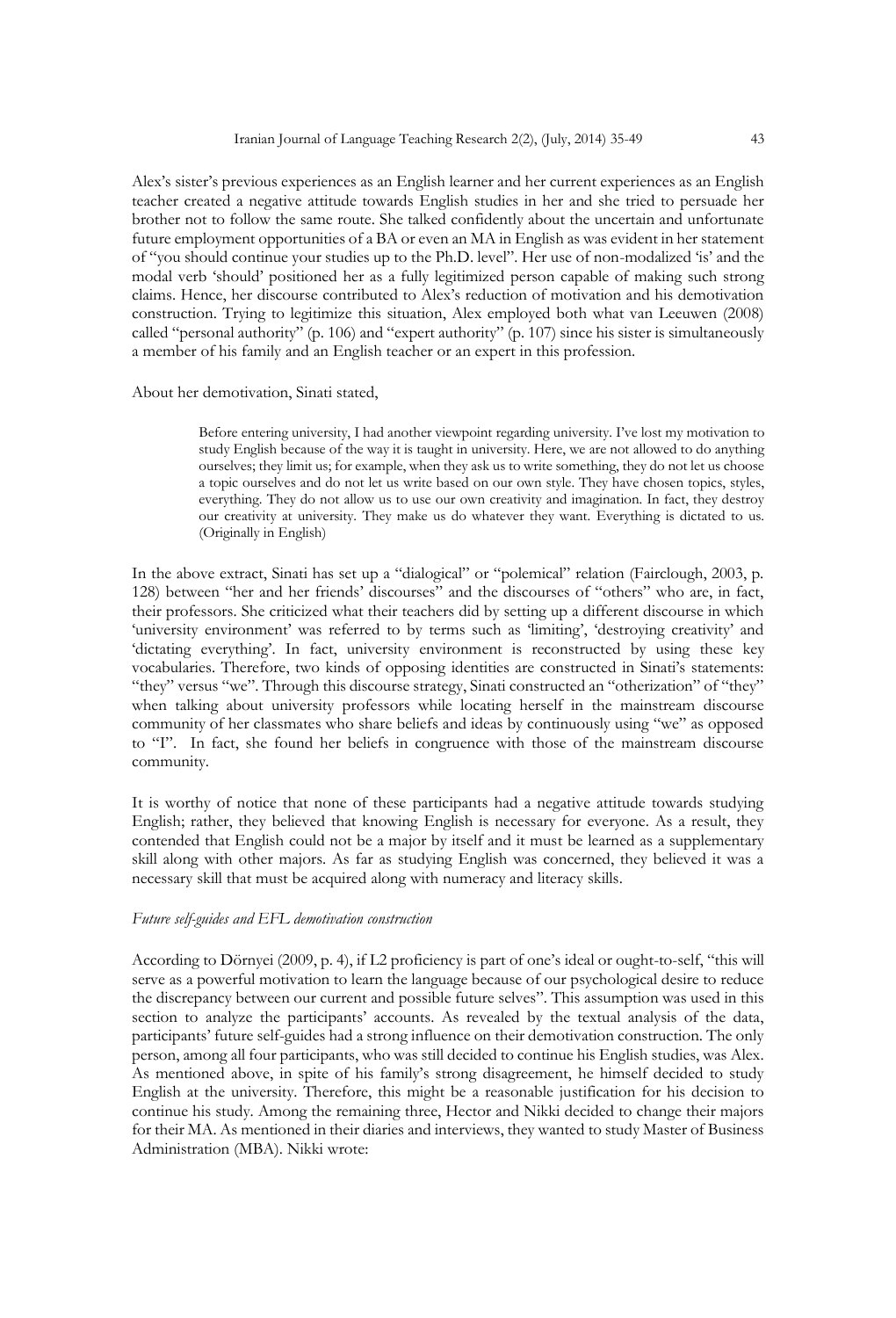I really don't like studying English as my major because we never learn anything useful for our everyday life or we cannot use our knowledge in the society and have an appropriate job. So, actually I am about to change my field for my MA. I wanna study some useful lessons which would help me throughout life, something like MBA. (Originally in English)

Nikki used conjunctions such as "because", "so", "or", and "and" to establish the link between her future self-guides and social discourses. When talking about her experiences of learning English at the university, she used negative expressions such as "we never learn anything useful for our life", and "we cannot use our knowledge in the society" but while talking about MBA, she used positive terms such as "useful lessons", and "would help". In fact, she used these positive terms to characterize her future self and to legitimate her choice. Additionally, she used both "I" and "we" throughout her account. While talking about her own feeling towards English and her own decisions, she used "I", but in other instances, she utilized "we" to position herself in the mainstream discourse community of her peers who have the same or similar beliefs and to emphasize that her beliefs are in line with those of other students in the discourse community.

Sinati's future self was more influenced by historical processes and social practices. In fact, her future self which affected her demotivation was constructed in the interaction between historical processes and societal practices:

> I like to continue my study in the field of English Literature but because of some political issues affecting the relationship between my country and the Western world, this field is not supported very much here, in Iran, and based on what one of my university teachers said, available jobs for English Literature are less than those for TEFL. (Originally in English)

A close look at her account reveals that her future self has been constructed through interactions between the personal and the social processes. Her decisions for her future job are influenced by macro-factors in the whole world, that is, political challenges between her own country and the Western world. This points to the fact that demotivation is not static and fixed; rather, it is socially and historically constructed. Alex, however, tried to legitimize his own demotivation in another way:

> I thought university is very different and more interesting than this. Most of my friends want to change their major for their MA. They say what this major is? Most of them are regretful; 70% of them. I see this in their behavior, in their speech. They do not do their homework well. They do not attend their classes regularly. Most of them have studied the natural sciences and liked to be accepted for medicine but they have not been accepted, especially girls. They are now regretful. Most of the boys liked engineering. Boys have seldom been interested in this major. The humanities belong to girls altogether. (Translated version)

Alex tried to legitimize his demotivation by making a strong commitment to the truth of his propositions and by locating most of his classmates in the mainstream discourse community who have the same or similar beliefs. His non-modalized declarative statements point to his strong commitment to the truth of what he claimed. In fact, he textured his own identity as a fully legitimized person to make such strong claims. He signaled his high degree of affinity to and certainty of what he claimed by using non-modalized verbs such as 'want', 'are', and 'liked' as opposed to their modalized counterparts.

#### *Alignment with social discourses and EFL demotivation construction*

The influence of the social context of Iran on the participants' demotivation gradually became salient when they started to talk about their future careers after graduation from university. For instance, Alex's sister's warning that "there are no appropriate jobs for this major in the future" indicates that social conditions have a great influence on their demotivation to continue studying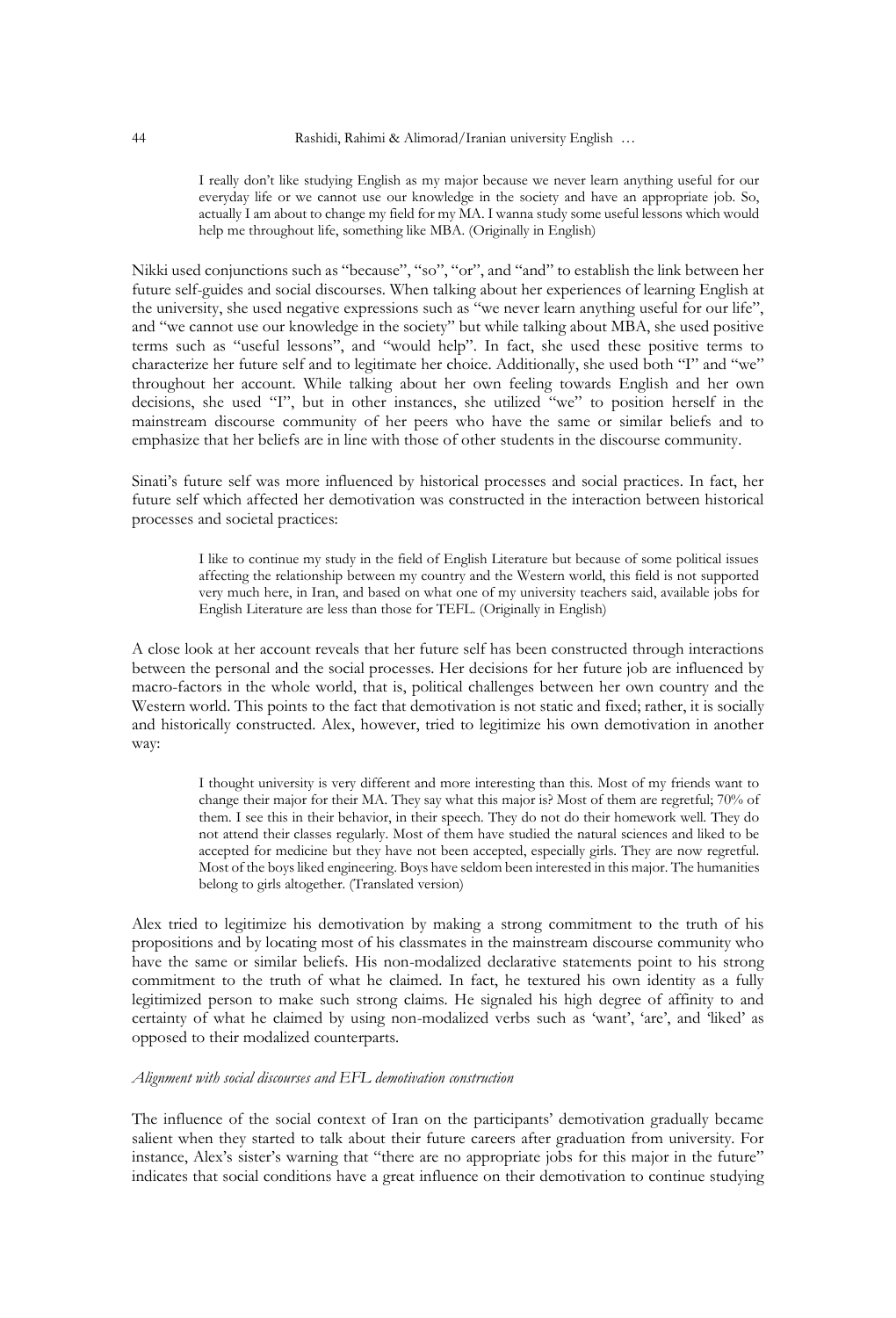English. In one of his interviews, Alex admitted "the humanities are not suitable for men; they are appropriate for women only. And men prefer to study engineering rather than English". This apparent tension in Alex's remarks represents the dialogic relationship between the individual and the society. He is, in fact, oscillating on a continuum with the social beliefs at one end and his own desires and values at the other. Some people believe that the humanities are suitable for females rather than males. Although this might not be a reasonable justification, it contributed to Alex's demotivation construction.

However, it seems that one possible justification for such a belief is the consideration of the financial aspects of careers related to the humanities. These careers are usually less paid in Iran and people involved in these jobs do not earn much money in comparison to engineers or doctors, for example. The same tension was also experienced by Hector, Nikki, and Sinati. They all admitted that future English-related jobs would not provide them with enough money to manage a good and comfortable life. For this reason, they decided to change their major in the future and continue their studies in other areas of knowledge.

#### **Discussion and conclusion**

There is a paucity of research in the area of EFL demotivation construction particularly when the construction is done through the interaction between the individual and the social context by employing the notion of discourse.

Attempting to answer the two research questions of this study, we found that these participants made use of different discursive strategies to legitimize their own demotivation. The two logics of equivalence and difference were set up simultaneously by these informants through relational structures and expressions of 'meaning inclusion' and 'contrast'. Additionally, authorization was another major strategy utilized by them to legitimize their beliefs and behaviors. Their use of nonmodalized verbs was also indicative of the fact that they viewed themselves as legitimized enough to make strong claims regarding their own and their friends' demotivation construction.

By considering individual learners' past and present English learning experiences, the environment where they were located, and the broad social and cultural context, demotivation was examined in an integrative and multidimensional model that is individually, historically, and socially constructed (Figure 1). Figure 1 illustrates the integrative and multidimensional nature of EFL demotivation. EFL learners' past and present experiences of learning constituted one of the dimensions affecting their motivational dispositions. Sometimes learners considered their past or present English learning experiences unpleasant or painful; in such situations, these memories did not form only learning experiences but also factors contributing to the gradual reduction of their motivation. These memories along with their future selves point to the historical nature of EFL demotivation. Their future selves themselves were influenced by the current social, cultural, and political conditions of their country. Additionally, their relationships with members of their families and other people in the society cannot be considered external influences devoid of negative effects on their motivation.

Contrary to the results of previous studies which viewed demotivation as an individual trait and identified its subcomponents while examining their accuracy, correlations, and causal relationships (e.g., Sahragard & Alimorad, 2013; Tabatabaei & Molavi, 2012; Tuan, 2011), the present findings lent support to the dynamic nature of the construction of demotivation.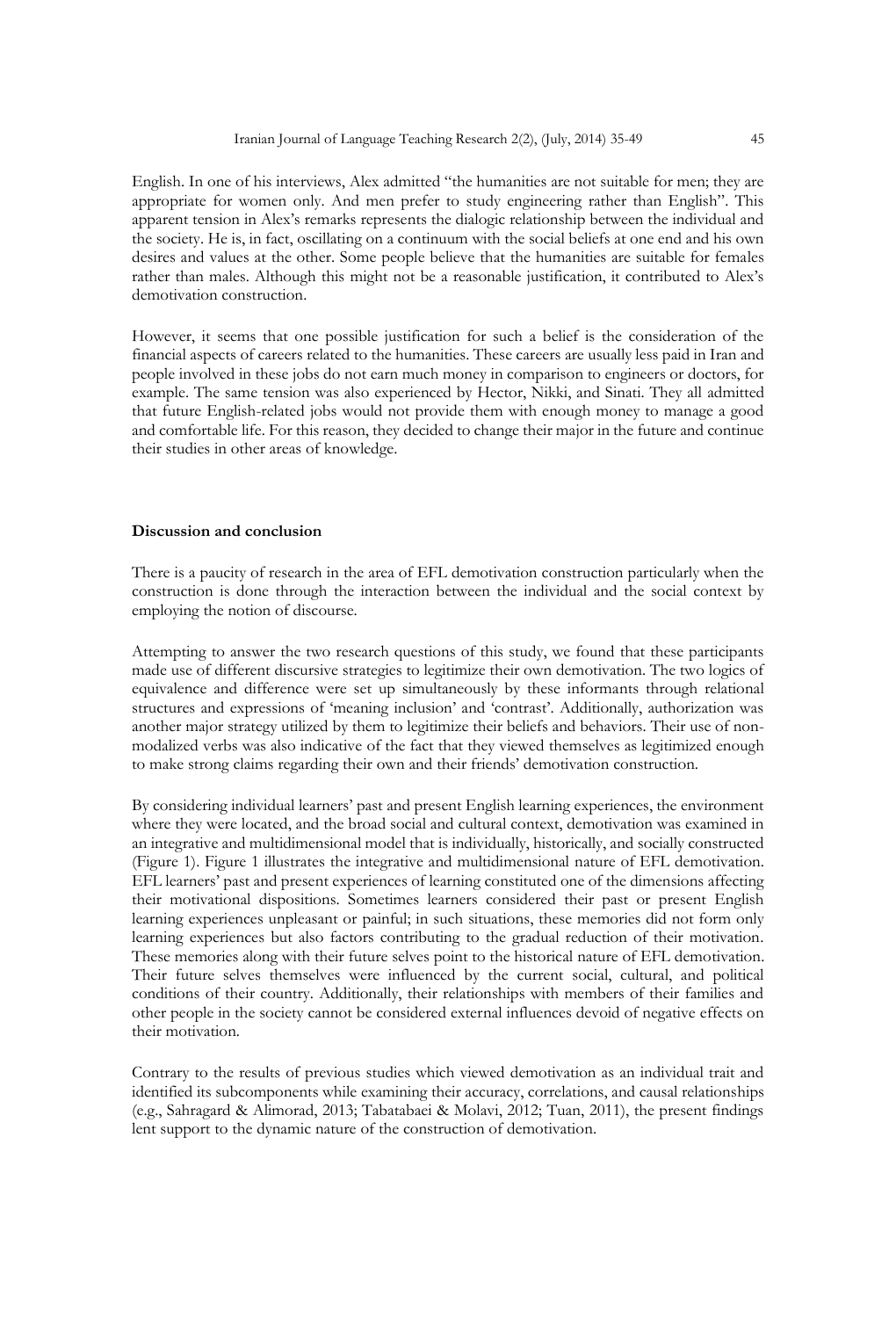The present study employed a discursive approach to the study of demotivation in order to further explore the individual dimension of EFL demotivation and its interaction with the social and the cultural conditions. It is worth mentioning that all of the diverse factors identified influence demotivation simultaneously. That is, the broad social, cultural, and political conditions influenced EFL learners' English learning educational context at different levels of their relationships with their peers, teachers, and university staff along with their future selves and all of these factors played a vital role in their demotivation construction. The importance of the future financial support they receive in their life as well as the social status of English in their locale was shared by all four participants. Although they were all English learners from the same department, their processes of demotivation construction seemed to be distinct from each other because of the complexity of the factors contributing to their demotivation and the diverse degrees of their influence.



One problem, however, was that all four participants were previously highly motivated learners who had graduated from private institutes and had received their senior degrees before being accepted at university. Future studies need to examine the process of demotivation construction of learners who are less proficient and who have not attended such institutes since, as observed in this study, their past experiences of English learning in those institutes greatly influenced their expectations of English learning which were not apparently satisfied at the university and led to a reduction in their motivation. Additionally, being proficient enough in English, they felt that their current learning practices were redundant and nothing new was added to their knowledge of English. To remedy such a situation, steps need to be taken in order to 'remotivate', (Cortazzi & Jin, 2013), such learners. In fact, motivation, demotivation, and remotivation are three points on the cycle of language learning experiences which are constantly turning into each other as the result of learners' constant interactions with various influencing factors in the local and broader social contexts.

In sum, this study specifically examined participants', as EFL learners, demotivation construction process through the discursive strategies they employed in their comments on their language learning experiences. Results indicated that demotivation is not a uni-dimensional and static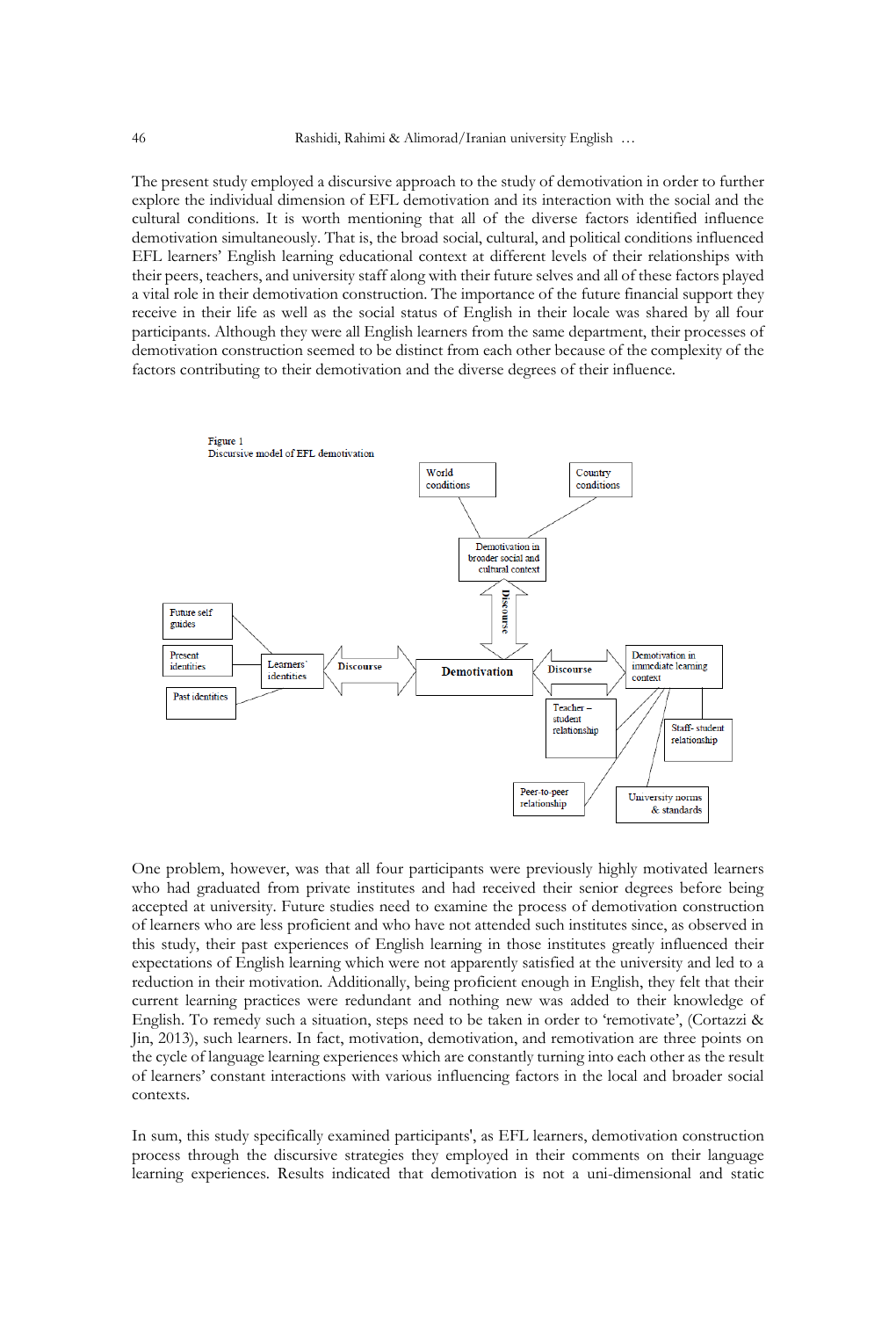construct; rather, it is multi-dimensional, dynamic, and changing and is socially and historically constructed with the passage of time. The learners' past and present learning experiences in the immediate language learning context, their future selves as well as the macro- social and political factors all contribute to the construction of EFL learners' demotivation. Findings also revealed the complexity of the multitude of factors involved in EFL learners' demotivation construction along with the constant and complicated interaction among them. This is, in fact, a new area of investigation in the study of demotivation which merits further attention of researchers and practitioners all over the world.

The study may have some implications for practice including the following. First, it seems to be a good idea for teachers and practitioners to envisage ways to enhance their knowledge of the students' backgrounds in order to provide them with the necessary help and support. Second, the university curriculum needs to be made more up-to-date and more in harmony with societal changes. Third, we need to highly improve English teaching conditions of public high-schools. Fourth, university professors also need to weigh the importance of learning against just giving exams. The most important goal is, of course, student learning which needs to be achieved by, for example, providing students with the necessary feedback after they have taken an exam.

#### **References**

- Alavinia, P., & Sehat, R. (2012). A probe into the main demotivating factors among Iranian EFL learners. *English Language Teaching, 5*(6), 9-35.
- Cortazzi, M., & Jin, L. (2013). (Eds.). *Researching cultures of learning*. London: Palgrave MacMillan.
- Csizér, K., & Kormos, J. (2008). The relationship of intercultural contact and language learning motivation among Hungarian students of English and German. *Multilingual and multicultural development, 29*, 30-45.
- Deci, E. L., & Ryan, R. M. (1985). *Intrinsic motivation and self-determination in human behavior*. New York: Plenum.
- Dörnyei, Z. (2005). *The psychology of the language learner: Individual differences in second language acquisition*. Mahwah, N.J.: L. Erlbaum.
- Dörnyei, Z. (2009). The L2 motivational self system. In Z. Dörnyei, & E. Ushioda (Eds.). *Motivation, language identity, and the L2 self* (pp. 43-65). Bristol: Multilingual Matters.
- Dörnyei, Z., & Ottó, I. (1998). Motivation in action: A process model of L2 motivation. *Working papers in applied linguistics, 4,* 43-69.

Dörnyei, Z., & Ushioda, E. (2011). *Teaching and researching motivation* (2nd ed.). Harlow: Longman.

Fairclough, N. (1992). *Discourse and social change*. Cambridge: Polity Press.

Fairclough, N. (2003). *Analyzing discourse: Textual analysis for social research*. London: Routledge.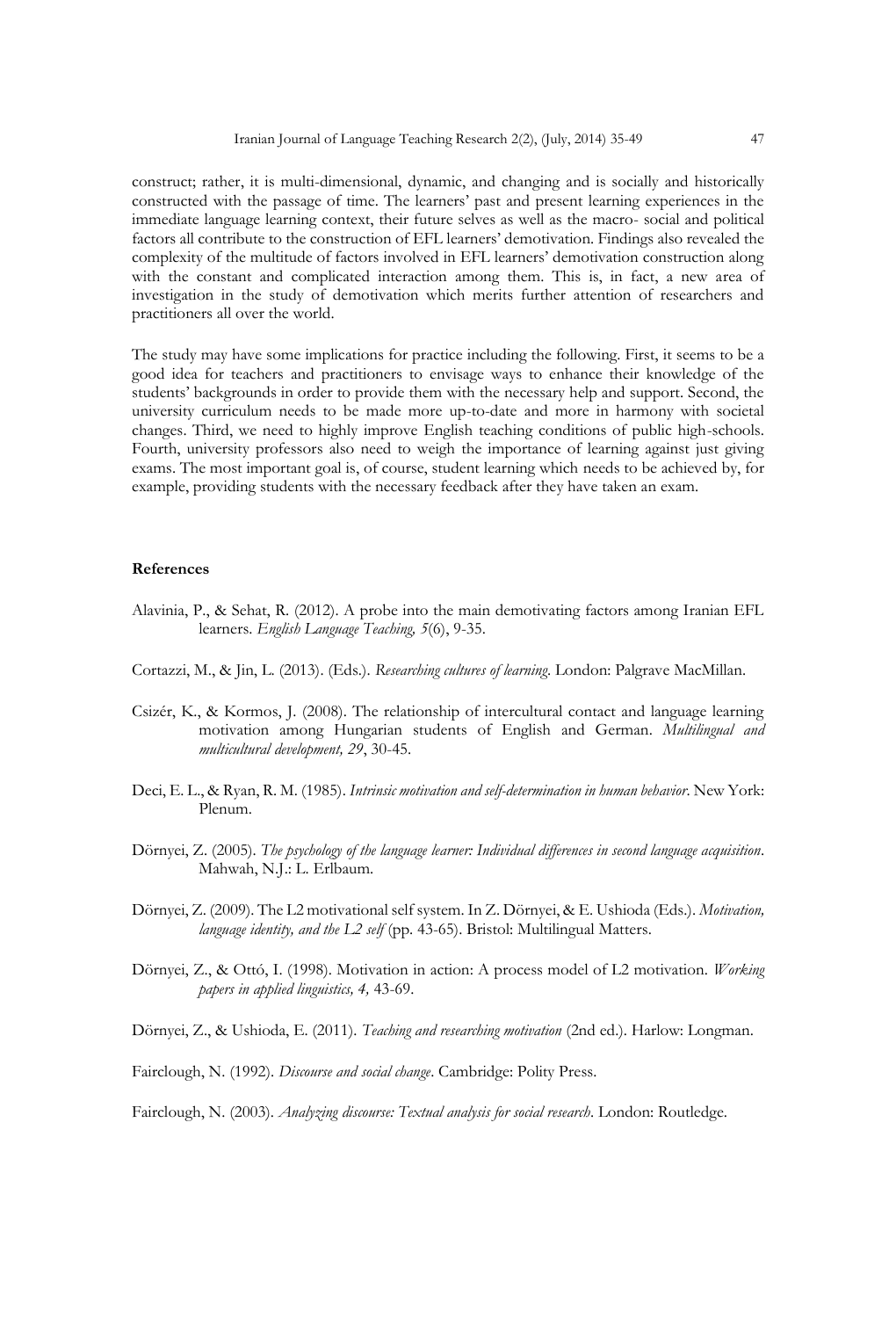- Gao, Y., Zhao, Y., Cheng, Y., & Zhou, Y. (2007). Relationship between English learning motivation types and self-identity changes among Chinese students. *TESOL Quarterly, 41*(1), 133-55.
- Gardner, R. C., & Lambert, W. E. (1959). Motivational variables in second language acquisition. *Canadian Journal of Psychology, 13*, 266-272.
- Gu, M. (2009). College English learners' discursive motivation construction in China. *System, 37*, 300-312.
- Hirvonen, M. (2010). *Motivation in learning English among immigrant pupils in the ninth grade of comprehensive school.* A graduate thesis in English, University of Jyväskylä, Finland. Retrieved from https://jyx.jyu.fi/dspace/bitstream/handle/ 123456789/22990/URN:NBN:fi:jyu-201002251278.pdf?sequence=1
- Hu, R. J. S. (2011). The relationship between demotivation and EFL learners' English language proficiency. *English Language Teaching, 4*(4), 88-96.
- Humphreys, G., & Spratt, M. (2008). Many languages, many motivations: A study of Hong Kong students' motivation to learn different target languages. *System, 36*, 313-35.
- Kikuchi, K., & Sakai, H. (2009). Japanese learners' demotivation to study English: A survey study. *JALT Journal, 31*(2), 183-204.
- Kim, T.-Y. (2011). Korean elementary school students' English learning demotivation: A comparative survey study. *Asia Pacific Education Review, 12*, 1-11.
- Laclau, E., & Mouffe, C. (1985). *Hegemony and socialist strategy: Towards a radical democratic politics*. London: Verso.
- Neisi, S. (2007). *Relationship between self-esteem, achievement motivation, FLCA and EFL learners' academic performance*. Unpublished MA thesis, Shiraz University, Iran.
- Sahragard, R., & Alimorad, Z. (2013). Demotivating factors affecting Iranian EFL high school students. In M. Cortazzi & L. Jin (Eds.). *Researching cultures of learning*. London: Palgrave MacMillan.
- Sakui, K., & Cowie, N. (2011). The dark side of motivation: Teachers' perspectives on 'unmotivation'. *ELT Journal*, *Advance Access*, July 18,1-9.
- Seo, H. S., & Kim, T. Y. (2012). Elementary school students' foreign language learning demotivation: A mixed methods study of Korean EFL context. *The Asia Pacific Education Researcher, 21*(1), 160-171*.*
- Tabatabaei, O., & Molavi, A. (2012). Demotivating factors affecting EFL learning of Iranian seminary students. *International Education Studies, 5*(1), 181-190.
- Tuan, L. T. (2011). EFL learners' motivation revisited. *Theory and Practice in Language Studies, 1*(10), 1257-1272.